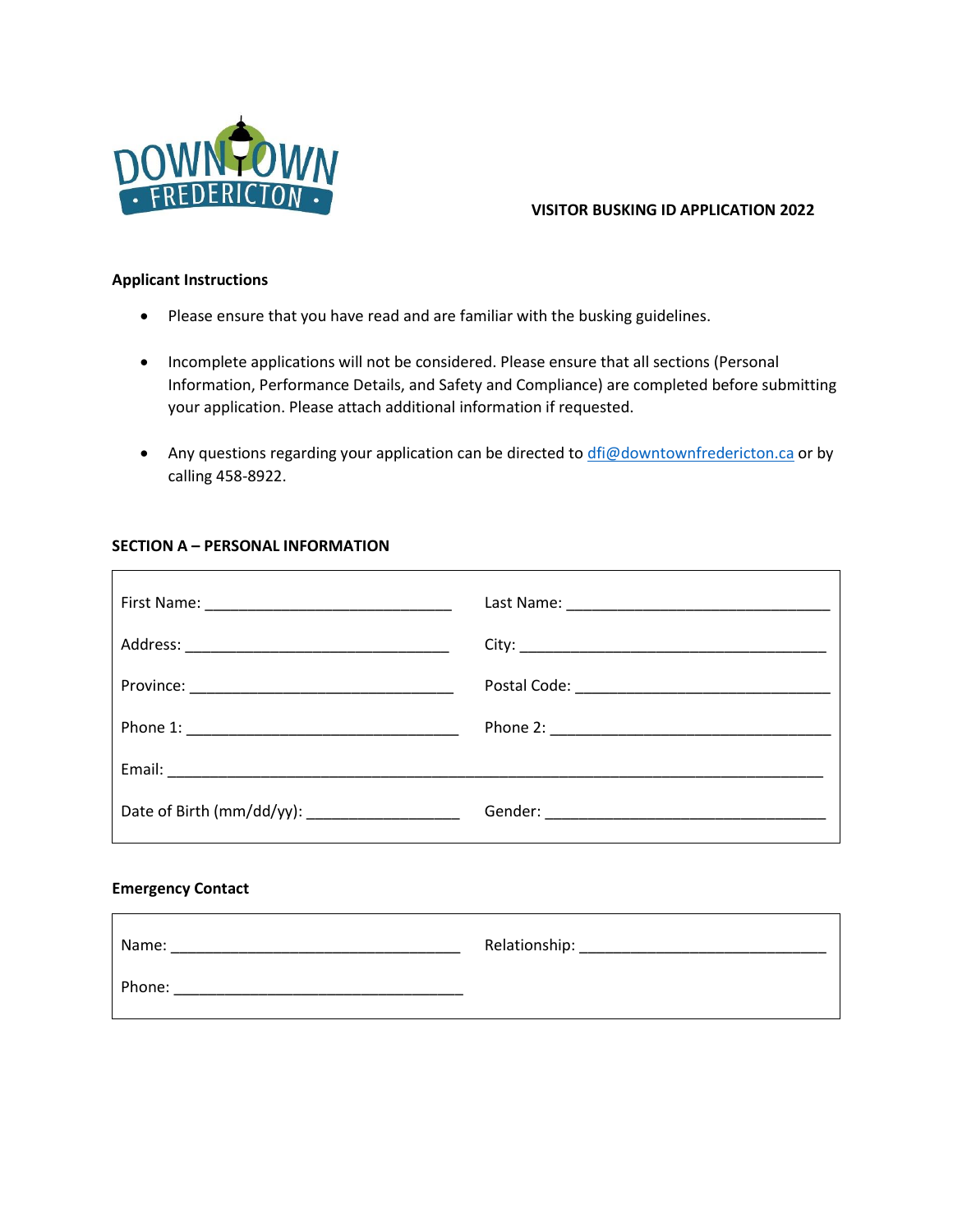#### **SECTION B – PERFORMANCE DETAILS**

What is your busking talent/ what type of performance will you be doing?

Do you perform as part of a group? Yes No

If yes, what is the group's name?

Please note: Each group member is required to provide their personal information for our records. Please have them fill out the Personal Information section of the Busking Application and attach it to the application. One Busking ID will be issued for the group. List all group members:

## **SECTION C – SAFETY AND COMPLIANCE**

Dangerous goods and materials are NOT PERMITTED. Generators are NOT PERMITTED.

Dangerous goods include the use of substances that are flammable, toxic or hazardous and implements such as swords and knives. It includes substances that present an immediate danger to people, property or environment and extends to instruments that may have been modified for safety but can still be perceived as dangerous.

Dangerous goods include but are not limited to swords, knives, fire, bed of nails, staff and whips.

| Does your act involve dangerous goods? Yes                    | No |     |    |
|---------------------------------------------------------------|----|-----|----|
| Do you intend to sell recordings of your music while busking? |    | Yes | No |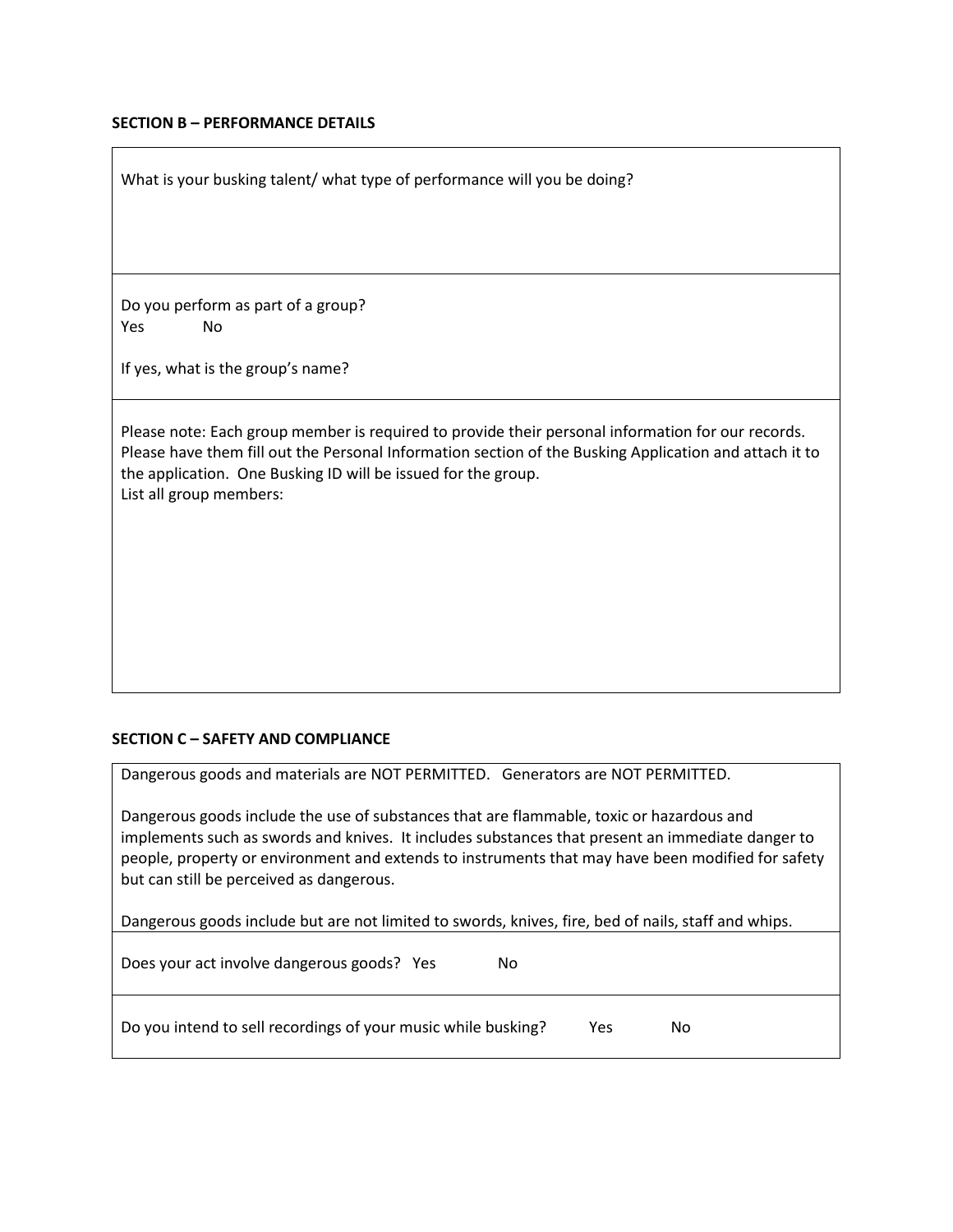## **Freedom of Information and Protection of Privacy Act (FQIP)**

The personal information that is provided in this application and supporting documents will be used in the eligibility review and administration of the Busking Program. It is collected by Downtown Fredericton Inc. under the authority of Section 33 © of the Freedom of Information and Protection of Privacy Act and is protected by the privacy provisions of the act. If you have any questions about this collection, please call 506-458-8922.

## **DECLARATION**

I certify that I am aware of the information in this Busking Application and attest to its completeness and accuracy. I agree to abide by all guidelines pertaining to the City o f Fredericton Busking Policy posted on Downtown Fredericton Inc. website, and realize that the Busking Permit may be confiscated should I not comply with these regulations.

| Signature of Applicant: | Date: |
|-------------------------|-------|
|-------------------------|-------|

## **SUBMITTING YOUR APPLICATION**

In person at Downtown Fredericton Inc. office, 349 King St., Suite 1, Fredericton, NB

## **PROCESSING**

Downtown Fredericton Inc. will review all applications upon receipt, processing your ID's within 1-2 business days. You can obtain your busking ID from the Downtown Fredericton Inc. office.